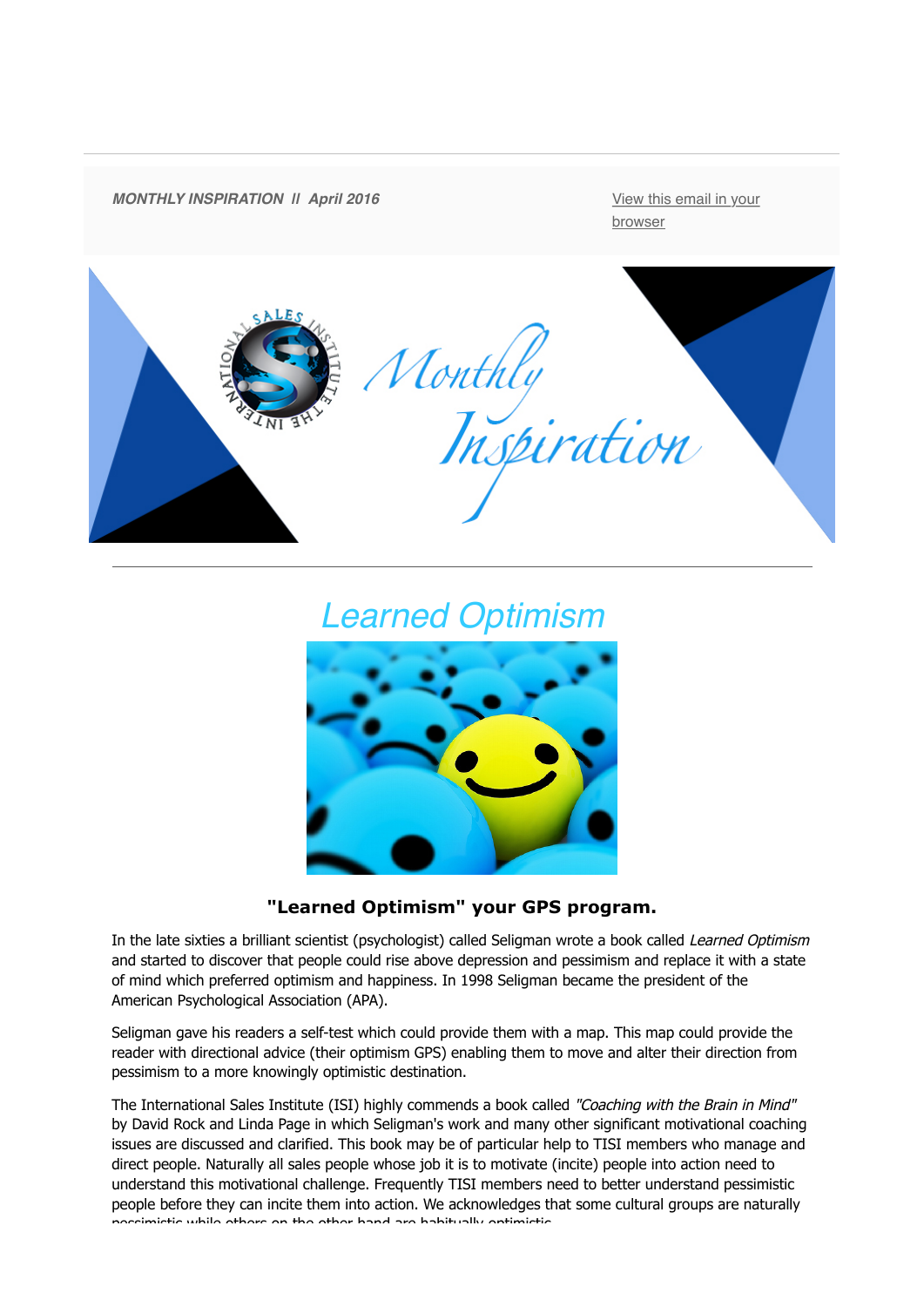pessimistic while others on the other hand are habitually optimistic.

The following extract is taken from the book "Coaching with the Brain in Mind" by David Rock and Linda Page and relates to the subject of "Positive Psychology".

> "A pessimistic style explains setbacks or failures as: permanent, persuasive and personal. An optimistic style explains negative events as: temporary, local and external."

Learned optimism is a concept well-defined by Rock and Page. They describe learned optimism as a set of ideas, as relevant when they were first put forward as they are today.

Seligman's research started with animals. Some animals gave up very quickly when replicating an activity which had previously given them a positive result. Others kept at it for much longer no matter how many rejections they received. When Seligman moved his research to humans, he found the same to be true. Some people gave up very easily when they received rejections, while others persisted after numerous negative attempts.

Visit our library for more optimism: https://www.theinternationalsalesinstitute.com/library/motivationinspiration-humour-2/

#### **The International Sales Institute (lSI) wishes you endless optimistic outcomes in your life and your business.**

**TlSI members, "check your optimism GPS".**

We'd be delighted if you sent this amazing information on to your friends & colleagues.

One person at a time? Use the "Forward" link in the social media links section below. Multiple people? (Recommended) Use the email forward button.

# **Member offer:**

**Sales Professionals & Sales Managers.**

Purchase a copy of either the Professional Sales Skills Program or the Professional Sales Management Program and **receive 10 complimentary** Professional Sales Memberships, to gift to your colleagues.

This unique DIY program is job & industry specific, designed to complete one of the twelve sections each month, or, more quickly if you wish.

Professional Sales Skills Program - Digital Download - \$250AUD

## **Professional Sales Management Program**



A proactive and instructive program for re-engineering your sales management practices.

**[Purchase NOW](http://theinternationalsalesinstitute.us11.list-manage1.com/track/click?u=933b80e7a2e18bb216f31e81e&id=1c329ac5fe&e=9f87e78b41)**